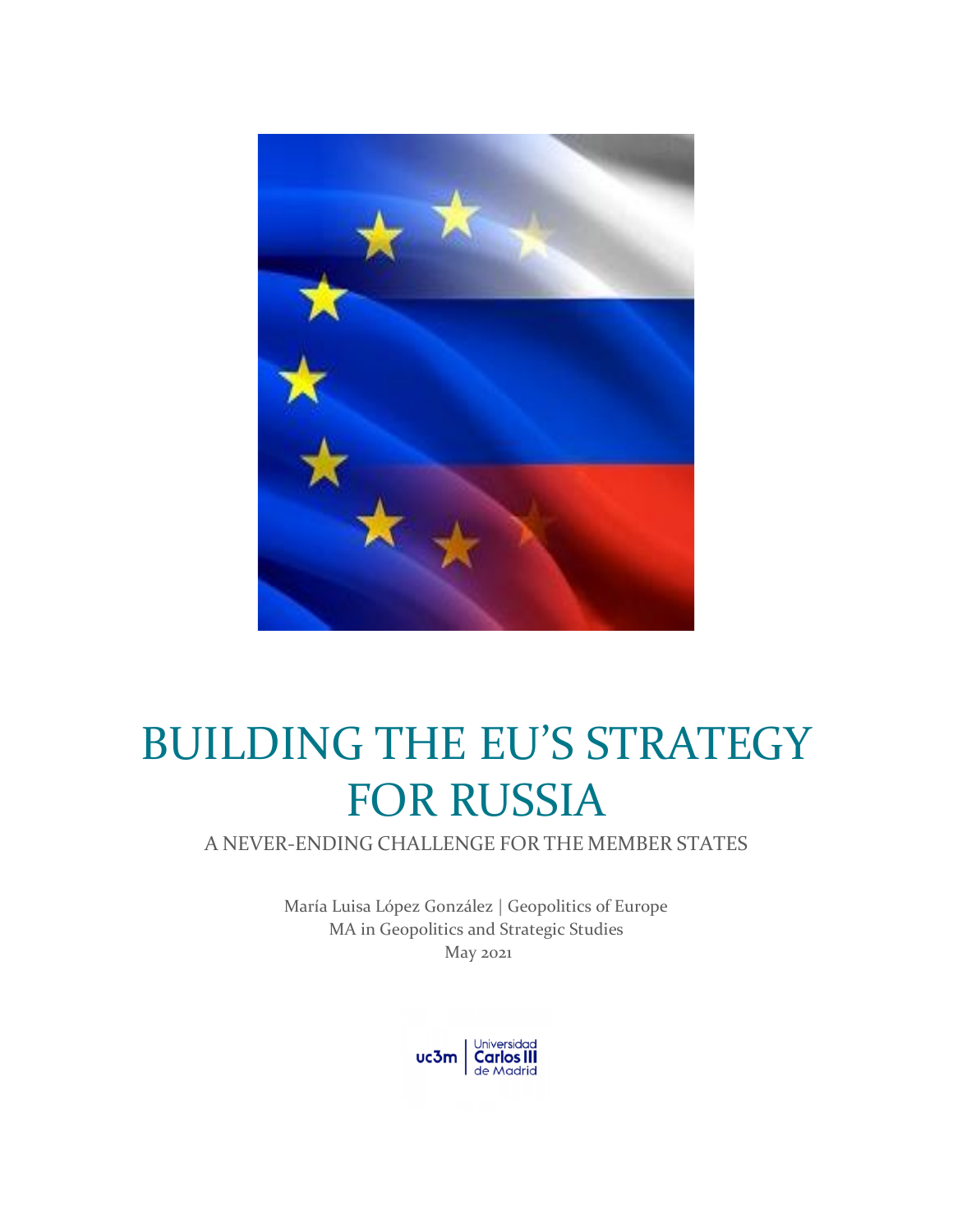# **Index**

| CAN THE EU DEVELOP A UNITARY STRATEGY TOWARDS RUSSIA?                | $\overline{2}$  |
|----------------------------------------------------------------------|-----------------|
| <b>INTRODUCTION</b>                                                  | $\overline{2}$  |
| RUSSIA-EU RELATIONS (1991-2015): FROM COLLABORATION TO CONFRONTATION | 3               |
| Changing the way they looked at each other                           | 4               |
| The turning point: Ukraine's invasion in 2014                        | 6               |
| FIVE PRINCIPLES FOR A NEW START                                      | 6               |
| Push back, contain, and engage                                       | 8               |
| CONCLUSIONS AND RECOMMENDATIONS                                      | 10 <sup>1</sup> |
| <b>BIBLIOGRAPHY</b>                                                  | 12              |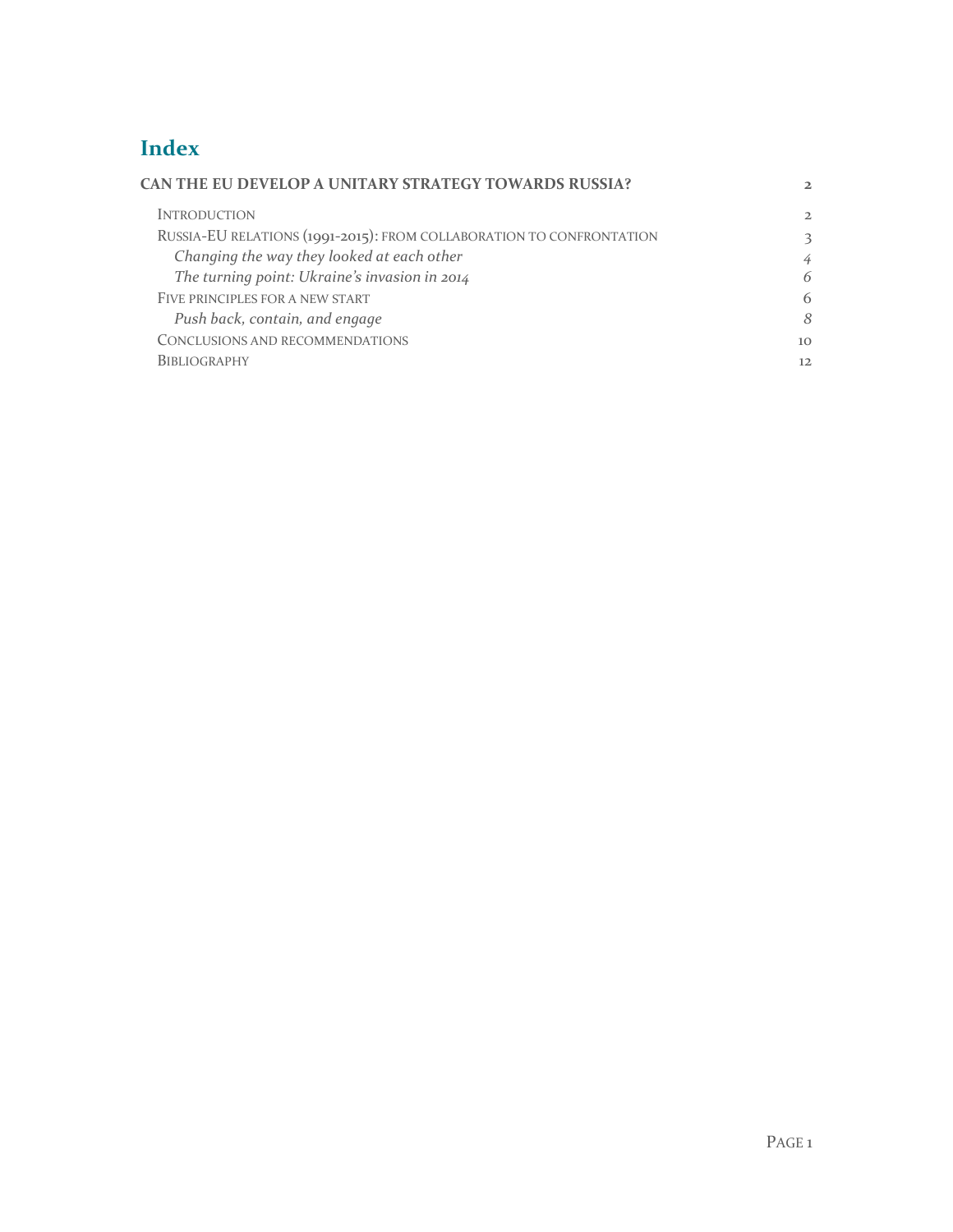# <span id="page-2-0"></span>Can the EU develop a unitary strategy towards Russia?

## <span id="page-2-1"></span>INTRODUCTION

When interpreting the relationship between the European Union and Russia, analysts (Trenin, 2021), journalists (Sahuquillo, 2021) and European officials (Borrell, 2021a) agree that it is bottoming out in a way not seen since the Cold War. This claim is not novel. Several incidents in the last decades, such as the Georgian-Russian War in August 2008 and the annexation of Crimea in 2014, already generated this perception of a tough standoff between them. However, the difference today is that it might be the first time since the fall of the Soviet Union that the EU-Russia relationship has deteriorated so rapidly in such a short period of time

Over the past months, there has been little room for engagement and cooperation. Furthermore, the expulsion of diplomats on both sides and the imposition of sanctions have been the norm. Among the scenarios that have undermined the relationship between the two old acquaintances are the poisoning and subsequent imprisonment of the political opponent Alexei Navalny; the ruinous EU High Representative's visit to Moscow and the recent build-up of Russian troops close to Ukraine's border.

In the midst of these troubled times, the EU needs to step forward and resolve a prolonged issue for which it has long been criticised, namely the lack of a common strategy towards Russia. However, it is not an easy task. The relation between Russia and the EU is more of a Janus-faced one. The EU has been divided between those countries that see Russia as a traditional ally while being a stable enemy/adversary for most of the remaining ones. Consequently, the following research question arises: To what extent can the EU develop a unified foreign strategy towards Russia? This concern is relevant since the EU aspires to develop a geopolitical profile beyond its economic and norm setting power (Borrell, 2021b, p. 24). In order to succeed in this goal, the relationship with its closest neighbour Russia has to be addressed at once should Brussels seek to take part as an equal partner in the global powers' game which is increasingly developing in the multilateral world of the 21st century.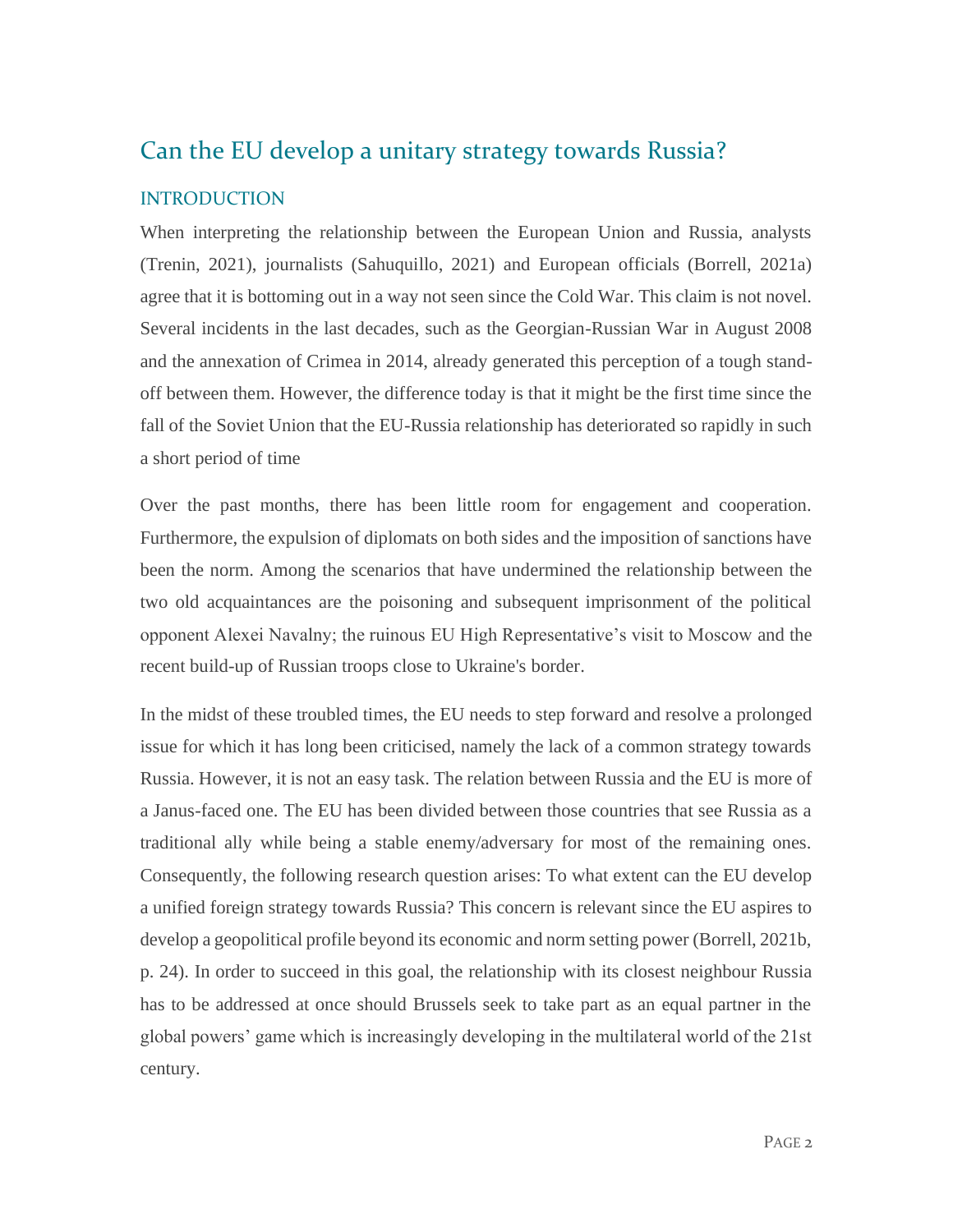In order to find an answer to the research question, the paper follows a precise structure: firstly, the EU-Russia relationship and perceptions of each other since the fall of the Berlin Wall up to today will be explained. Secondly, there is an examination of the different ways the EU has recently attempted to build a common strategy and policy for Russia. In the sub-section, it is touched on the challenges and obstacles the EU faces when it comes to creating such a strategy. Lastly, after consciously assessing the material at disposition in the conclusion, a series of recommendations are provided in relation to the subject matter.

## <span id="page-3-0"></span>RUSSIA-EU RELATIONS (1991-2015): FROM COLLABORATION TO **CONFRONTATION**

At the beginning of the 90s, with the fall of the Soviet Union and the reunification of Germany, the latter arose as the most assertive EU Member State with regard to the new Federation of Russia. Influenced by the *Ostpolitik* of Chancellor Willy Brandt (1969-1974), which had brought political recognition and economic cooperation between both states, Germany promoted at EU level an integrative and cooperative Russian policy known as the *Neue Ostpolitik*, German for "the New Eastern Policy". The idea behind this support was that peace and stability in Europe could only be achieved with Russia, not in opposition to it (Meister, 2014, p. 2).

The goal was to see a creation of a European Russia, not as a potential EU Member State, but more like a permanent partner who would accept EU-devised norms and principles as well as closely cooperating with the EU on foreign policy (Trenin, 2021). Consequently, from the German point of view, Russia should not be isolated (see Dempsey, 2021). Along the same lines, Meister (2014, p. 1) pointed out that the concept of "change through rapprochement" was the policy to be followed. Indeed, in 1994, the EU and Russia signed the Partnership and Cooperation Agreement which came into effect in 1997. This agreement was intended to serve as a legal framework for the development of relations based on "respect for democracy, the principles of international law and human rights" (EU, 2016). Additionally, it established the objective of supporting Russia's efforts to "consolidate its democracy", to "develop its economy", and to complete the "transition into a market economy" (EU, 2016).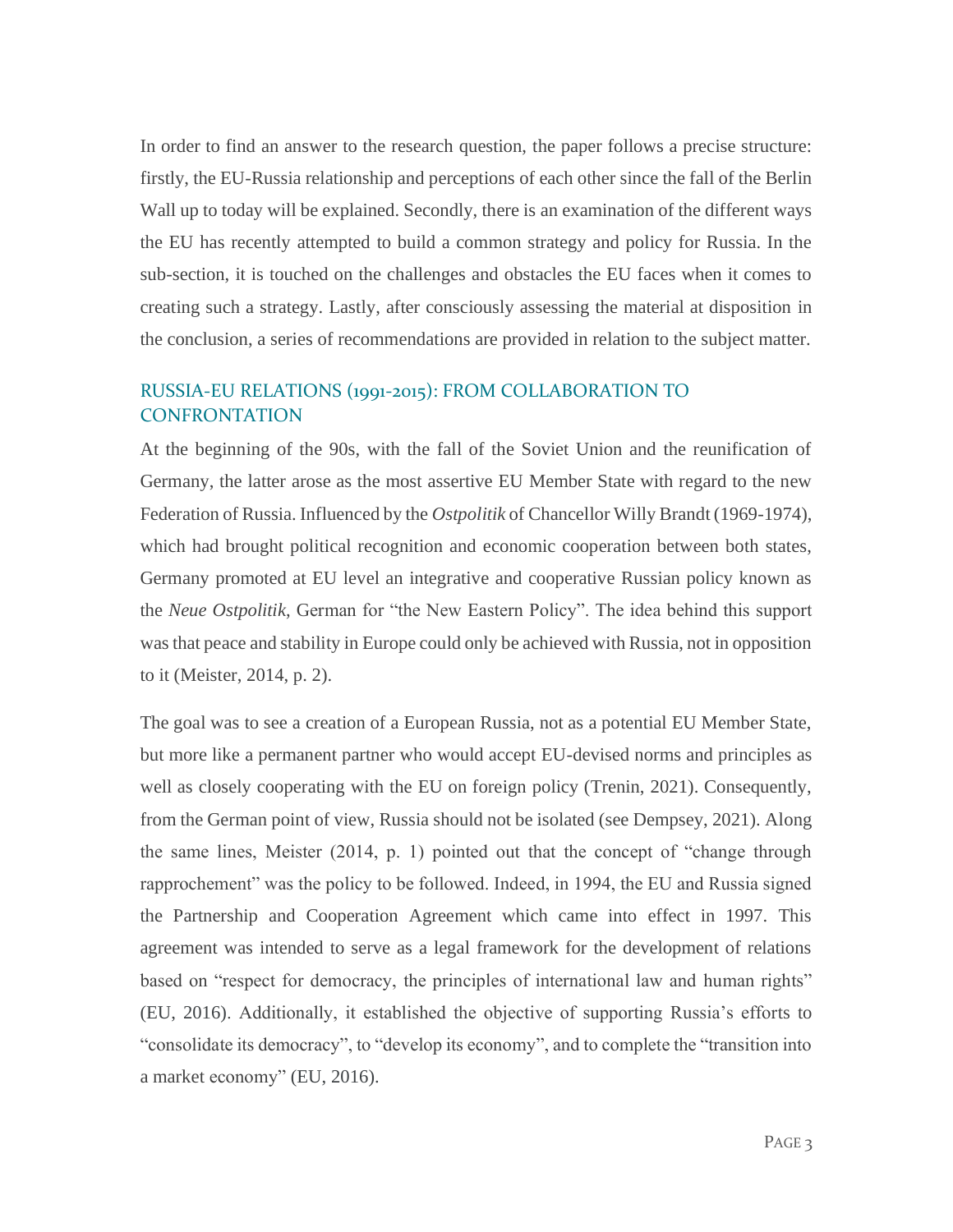However, Russia envisaged a different picture of the relationship that was to be forged with the EU. As Dugin (2012) described it, Russian leaders foresaw the creation of a 'Greater Europe' composed of a common economic space ranging from Lisbon to Vladivostok. This economic space was meant to be established on the grounds of security cooperation between North Atlantic Treaty Organization (NATO), the Organization for Security and Co-operation in Europe (OSCE) and the Moscow-led Collective Security Treaty Organization to uphold stability across the continent (Menkiszak, 2013).

#### <span id="page-4-0"></span>Changing the way they looked at each other

The European Union Eastern enlargement of 2004 and 2007, along with the one of NATO, marked the beginning of the end for neither of the two visions becoming a reality. The entrance of countries such as Poland, Latvia, Estonia or the Czech Republic into the bloc brought about wariness towards the Russian giant thereby creating a schism between the EU and Russia. As a consequence, the EU found itself divided between two groups. On the one hand, there were those which have traditionally engaged in dialogue with the Kremlin, namely Germany, France, Italy and Greece. On the other hand, there were those empathising with the containment of any deep relation with Moscow, most of them being former Soviet Republics.

The opposition displayed by the ex-Soviet countries did not paralyse negotiations and agreements. Proving this point is the EU-Russian agreement on visa facilitation and readmission that was signed during the 2006 Sochi Summit. Nevertheless, Mankoff (2012, p. 161) maintained that the EU's internal divisions resulted in rather limited policy goals towards Russia. Conversely, Russia's mounting scepticism that sees the EU as a Trojan horse of NATO and the USA nudged the Kremlin to identify Europeans as a would-be enemy able to threaten its national security (Milosevich-Juaristi, 2018).

Mankoff (2012, p. 147) suggested that for Russia, the expansion of both NATO and the EU to the East changed its security landscape and fueled its post-imperial anxieties about strategic isolation and encirclement. Therefore, the Kremlin prompted a policy for the EU characterised by the maxim *divide et impera*. In other words, aware of Europeans' internal division, Moscow sought to permanently drive a wedge between the Member States. Russia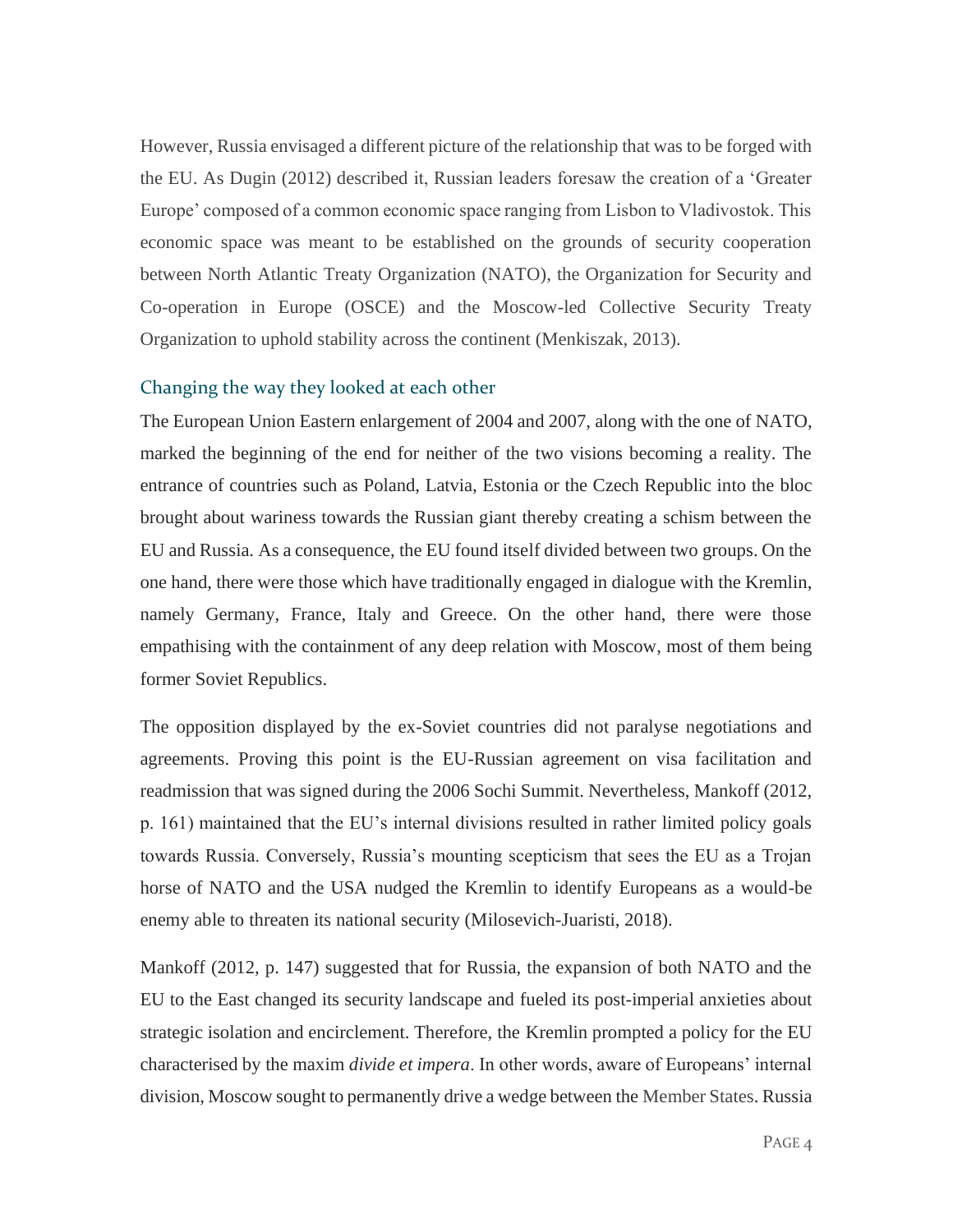could reach its goal by looking for the creation of bilateral agreements with those in Europe who favoured its stance. Simultaneously, Russia circumnavigates any attempt of Brussels to address the situation *vis-à-vis* (Mankoff, 2012, p. 156).

This tactic is quite evident when looking at Russia's Foreign Policy Concepts. As the following graph illustrates, Moscow has never considered the EU to be a single actor who seeks a common and collective goal. On the contrary, it only highlights those individual European countries that "are interested in cooperation with Russia", as stated in the 2020 Russia's Foreign Policy Results. France, Germany and Italy are mentioned almost with no exception since 2000, confirming the Kremlin's priorities. Coincidentally, Schmidt-Felzmann (2014) argued that these countries are most frequently blamed for the EU's inability to punch its weight in relations with Russia.

# Russia's Foreign Policy concepts and results

adopted since President Vladimir Putin came to power in Russia

## 2000

'Interaction with states of Western Europe, primarily with such influential ones as Britain, Germany, Italy and France, represents an important resource for Russia's defense of its national interests in European and world affairs, and for the stabilization and growth of the Russian economy".

## 2020

Main Foreign Policy Results in 2020 Russia's relationship with the collective West has not improved: confrontational approaches continued to and some of their member states. Nevertheless, we maintained dialogue with the European countries that are interested in cooperation with Russia .

## 2008

The development of mutually advantage bilateral relationships with Germany, France, Italy, Spain, Finland, Greece, the Netherlands, Norway and some other West European States is an important resource for promoting Russia's national interests in the European and world affairs, Rus ia would like the potential for interaction with Great Britain to be used along the same lines'

## 2019

Russia established contacts with the new leaders of the European **Union** and maintained a dialogue with the EU on countering terrorism, drug trafficking and organised crime".

# 2013

Boosting mutually beneficial bilateral relations with Germany, France, Italy, the Netherlands and other European states is a considerable resource for advancing Russia's national interests in European and world affairs [...]. Russia would like the potential of interaction with the UK to be used similarly".

# 2016

Stepping up mutually beneficial bilateral ties with the Federal Republic of Germany, the French Republic, the Italian Republic, the Kingdom of Spain and other European countries has substantial potential in terms of promoting Russia's national interests in European and world affairs'.

Source: website of the Ministry of Foreign Affairs of the Russian Federation

Moscow has also sporadically mentioned other countries such as Spain, the Netherlands, Norway or Finland. In this case, their presence in the document depends on specific events that were relevant and contributed to the Russian Foreign Policy framework. Finally, no mention whatsoever of Eastern European States can be found.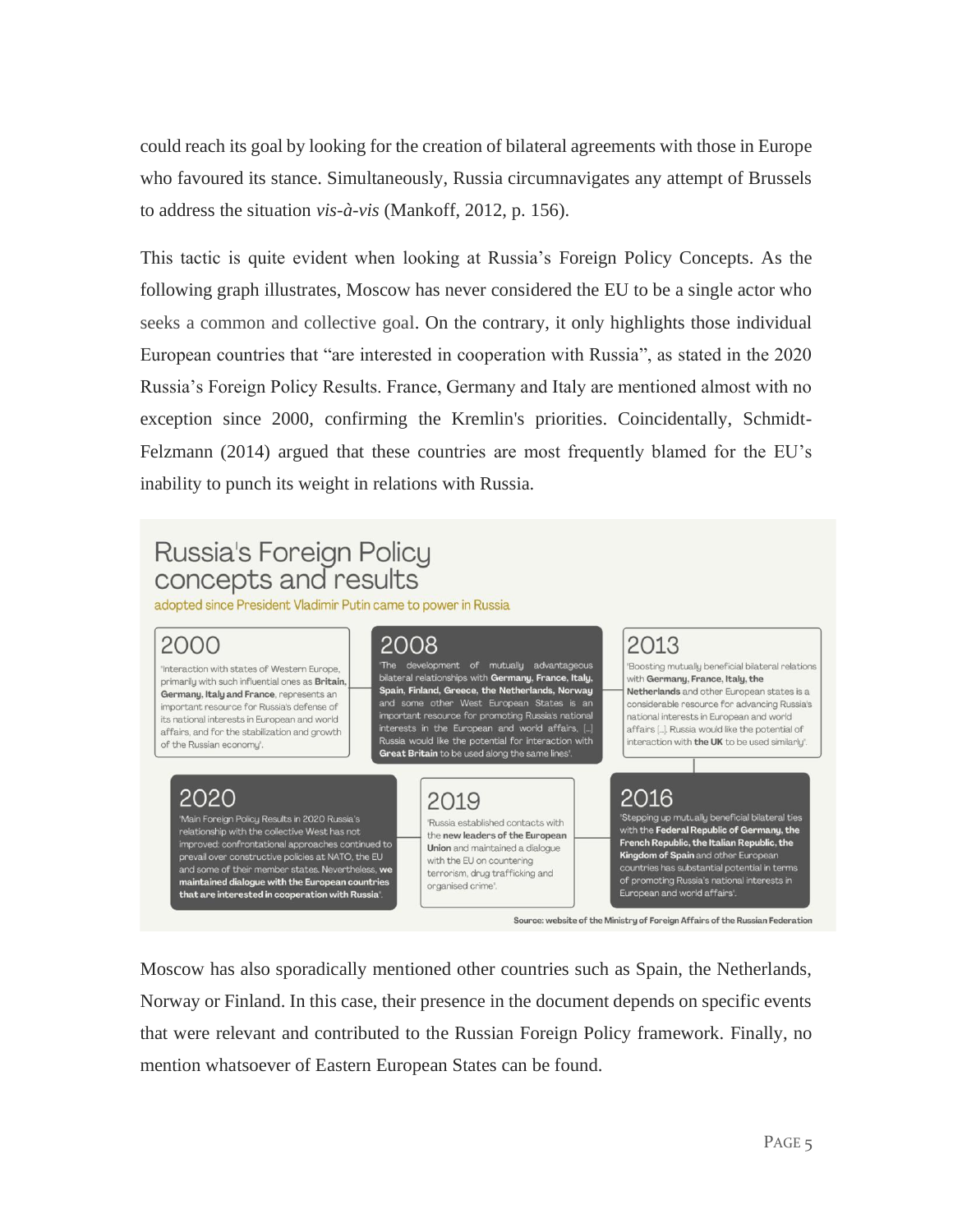In this section, the effectiveness of Moscow's strategy based on division has proven relatively successful since the EU's capacity in foreign and security policy to counterbalance Russia has remained weak through the years (see Schmidt-Felzmann, 2014).

#### <span id="page-6-0"></span>The turning point: Ukraine's invasion in 2014

Events over the past decade have changed the landscape. Most notably, the Ukraine crisis of 2014 catalysed a turning point within the EU. In an unexpected move, the German chancellor Angela Merkel got all the EU Member States on board to impose sanctions on Russia. She managed to do so in 2014 after Russia annexed Crimea and invaded Ukraine's eastern Donbas region. Since then, more than ever before, Europeans became mostly united on the need to deter Russia from further foreign adventurism, as Leonard (2021) pointed out, by maintaining tough sanctions and implementing new ones targeting Russian individuals and entities. Indeed, the newly launched EU Global Human Rights Sanction Regime was first used with Russia, following the jailing of the Kremlin critic Alexei Navalny.

However, as Dempsey (2021) remarked, sanctions themselves are not a strategy but a tool. In fact, they might weaken the EU's goal to become a world-wide champion of human rights if the Member States adopt an incoherent behaviour. The EU's credibility is questioned when, adversarially to the imposition of sanctions, plans take place such as Angela Merkel and Emmanuel Macron's pressure on the Council of Europe to restore Russia's voting rights which had been revoked after Moscow seized the Ukrainian peninsula in 2014 (Weise, 2019). Poland, Georgia, Estonia, Latvia and Lithuania and others opposed this decision., These acts of benevolence towards Russia deteriorate the EU's foreign authority and undermine its possibilities to develop a common and cohesive policy since smaller countries opposing Russia, who are actually the most affected ones, are ignored by the big European powers.

#### <span id="page-6-1"></span>FIVE PRINCIPLES FOR A NEW START

Despite some incoherencies among the EU Member States, current Russian authoritarianism and military drift, its increasing hard-nosed anti-west speech, and alleged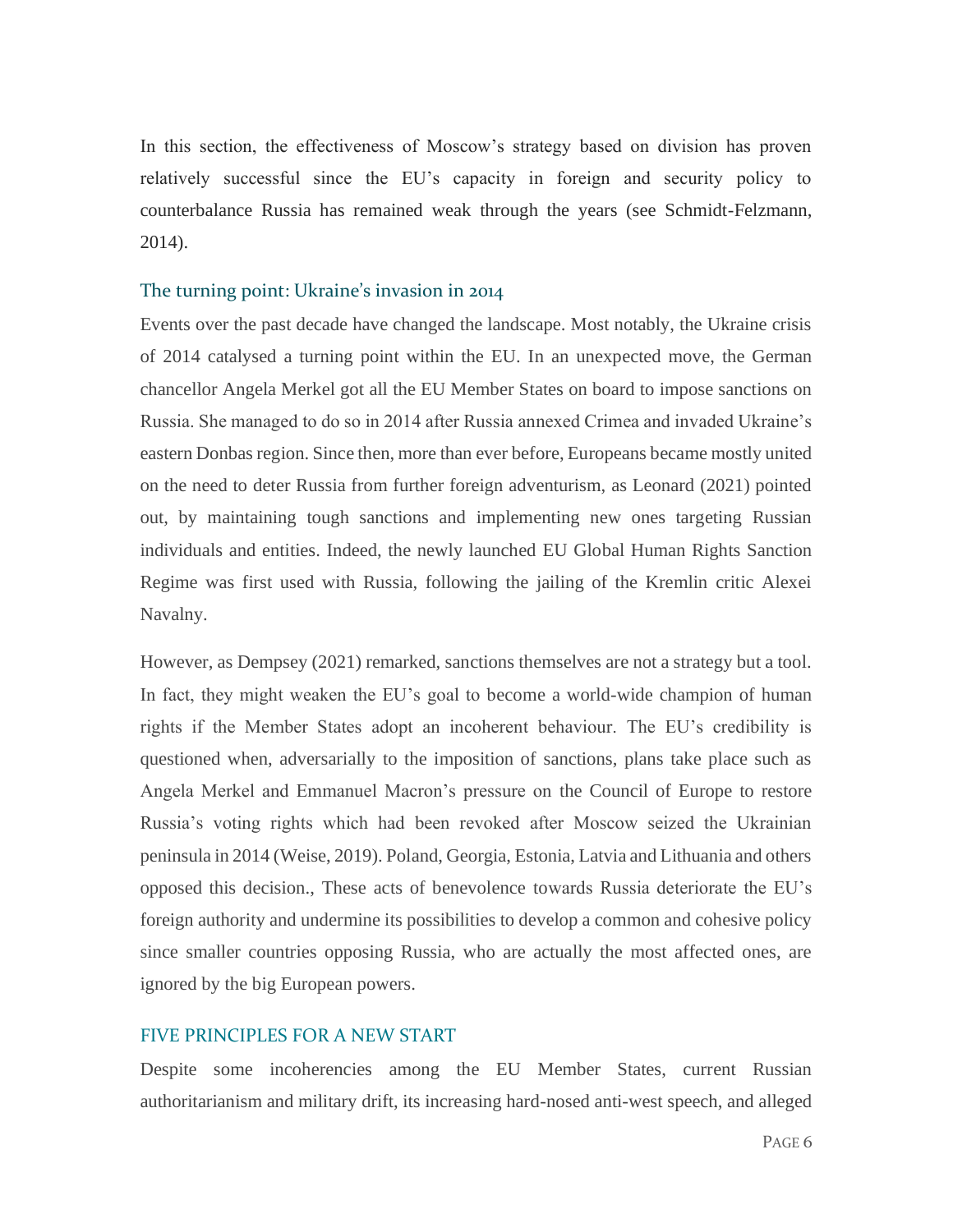interference in EU politics have had a crucial effect on Brussels' approach. Where Russia was considered a strategic partner of the EU between 1991 and 2014, the EU Global Strategy 2016 reframed this consideration and stated that Russia currently represents an essential strategic challenge (European External Action Service, 2016, p. 33; Milosevich-Juaristi, 2018).

Then, in the same year, the former EU High Representative, Mrs Mogherini, and EU foreign ministers agreed on five guiding principles for EU-Russia relations. Paikin (2021) upheld that they aim to carve out a new equilibrium between toughness and engagement. The principles under scrutiny were: (1) full implementation of the Minsk agreements; (2) closer ties with Russia's former Soviet neighbours; (3) strengthening EU resilience to Russian threats; (4) selective engagement with Russia on specific issues such as counterterrorism; and (5) support for people-to-people contacts (Russell, 2018).

Five years later, these principles appear to have collapsed into the lack of capability from the EU to reach the stated objectives and reduce tensions between the interested parties. In fact, Kapoor (2021) suggested that the EU wrongly expects Russia to be willing to deal with the same issues that Brussels considers to be of interest. For instance, the support to Russian civil society fuels accusations of intrusion in its own domestic affairs. In addition, Mr Borrel, throughout his current HR's mandate, has been stumbling to the common strategy towards Russia. As a matter of fact, Trenin (2021) highlights that an impasse regarding this matter has characterised the pursuit of any such a common strategy.

The diplomatic disaster of Borrel's visit to Moscow last February proves this failure, almost costing him his position (Von der Burchard, 2021). While he was at a meeting with the Russian Foreign Minister Sergey Lavrov to discuss EU-Russia relations, the Kremlin decided to expel three European diplomats for allegedly attending demonstrations in support of Navalny. On his return to Moscow, instead of finding the support of Europeans following such a humiliating gesture, some Members of the Parliament called for his resignation.

*Divide et impera*. Once again, Russia achieved in accentuating division among Europeans to keep them from being united against their common adversary. According to Trenin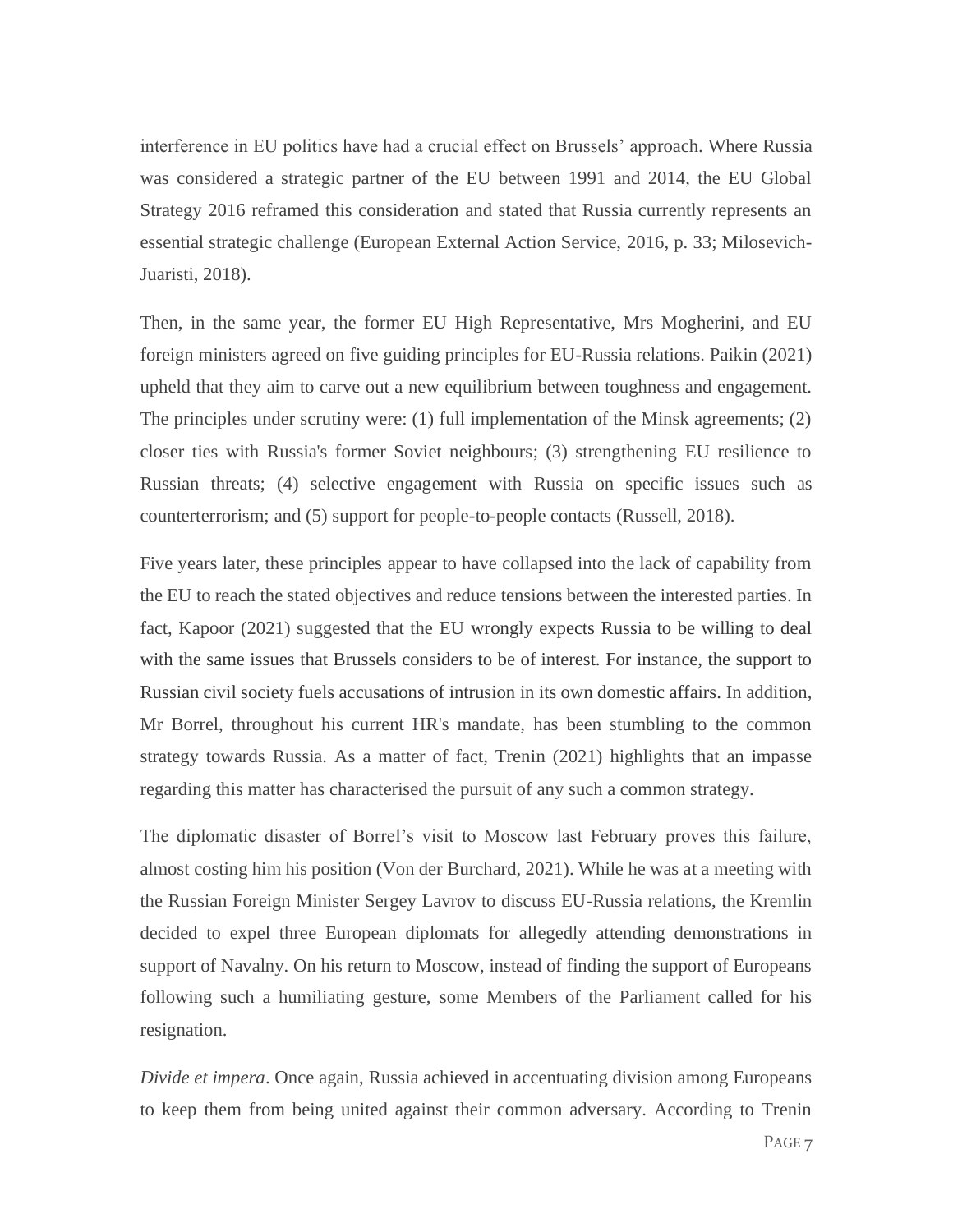(2021), the incident epitomises, on one hand, that the EU sanctions against Russia in place since 2014 were not able to change neither the Kremlin's foreign nor its domestic policies and, on the other hand, that Russia is ready to give a bold response to European criticism. In other words, the Kremlin will tolerate no interference in Russian internal affairs.

In fact, just two months after, under the guise of routine military exercise, Russia amassed more than 100,000 troops on Ukraine's border and in annexed Crimea threatening what was approved under the Minsk agreements (Borrell, 2021c). This can be understood as being a controversial movement meant to intimidate or, as Milosevich-Juaristi (2021) put it, "a mere show of force and joint provocation to Ukraine, the EU, the US and NATO". And it worked. For some days, all these actors were in suspense, asking Russia to pull its troops back. During the very same days, Russian President Vladimir Putin took an aggressive stance in his state of the nation speech warning the West not to engage in provocations or cross red lines (Putin, 2021). Furthermore, Mr Putin added that such steps would be met with solid retaliatory measures. Through these actions, Russia shows that, despite sanctions and the trans-Atlantic cooperation used to counterbalance its power, it still has the power to intimidate its neighbours. By extension, it proved that it is willing to maintain its sphere of influence in Eastern Europe too.

#### <span id="page-8-0"></span>Push back, contain, and engage

The High Representative Borrel (2021b, p. 88) described the Kremlin's attitude as Russia's return to the logic of empires that is based on the extreme defense of national sovereignty, international recognition of its zones of influence and the determination of changing the rules of the global game. He emphasized that to negotiate and peacefully settle conflicts with these new empires - referring to China and Turkey too- the EU needs to learn the language of power.

Nevertheless, the EU is failing again to react swiftly with a clear message to the Kremlin in opposition to Russian aggressive diplomatic and military movements. As Sasse (2021) underlined, apart from rhetorical condemnations, the EU should commit to additional personal sanctions against politically influential individuals with financial assets abroad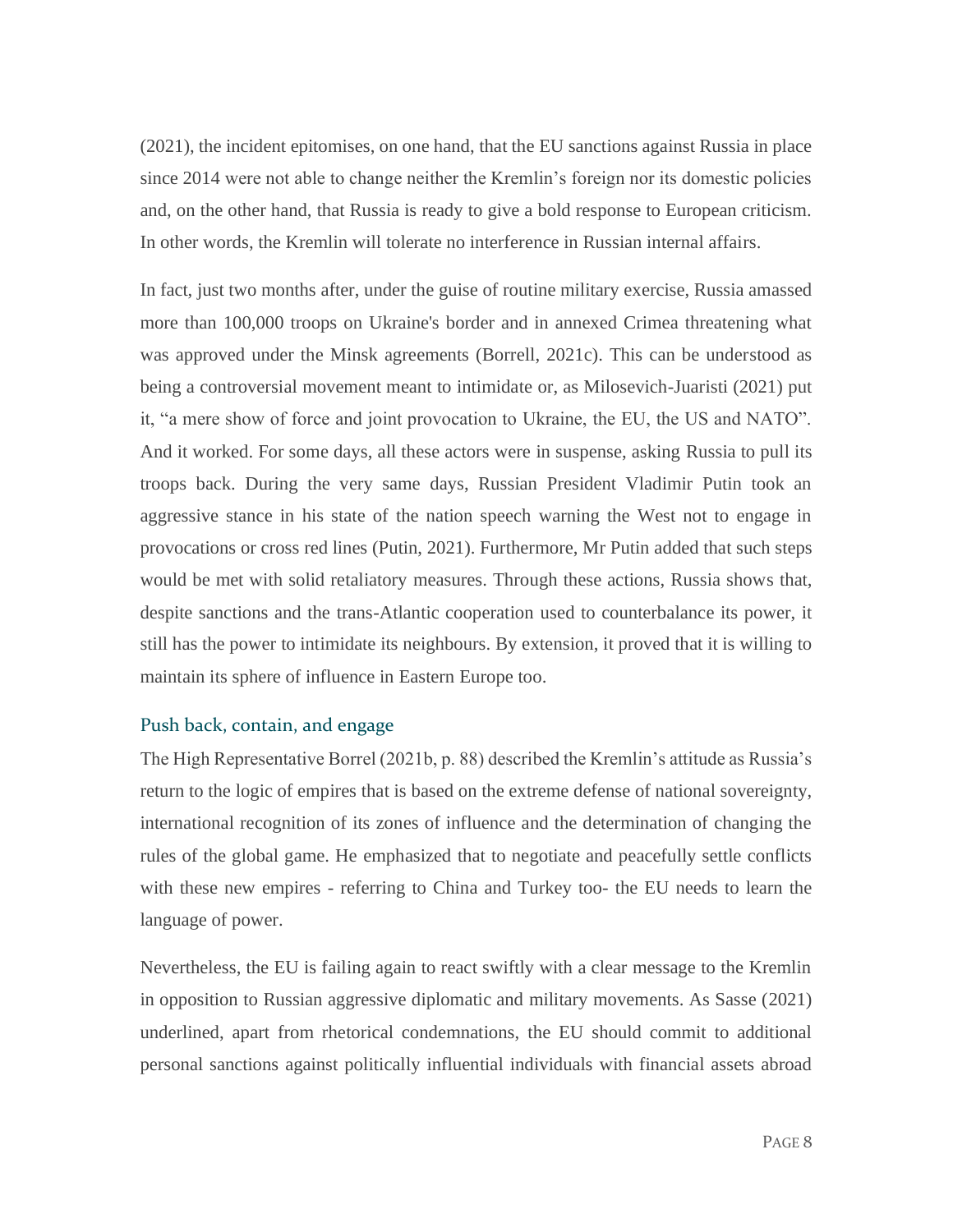and address the possibilities to stop or put on hold the controversial pipeline project Nord Stream 2.

Currently, Mr Borrel's new plan of action to pursue what his predecessors could not (a common strategy towards Russia) goes through adopting a three-pronged approach: push back, contain and engage (Foreign Affairs Council, 2021). The first one consists of repelling Russia's infringement of international law and human rights. The second one aims to constrain Russia when it seeks to increase its pressure on Europe, including disinformation and cyber-attacks. The last one focuses on the EU's engagement with Russia once it has an interest in doing so. It remains unclear how the High Representative wants to achieve his objectives.

This lack of information is what the EU needs to answer imminently if its goals are to find a definite consensus among the Member States. Otherwise, their trust in EU institutions' ability to handle Russia might be jeopardised. Moreover, as Bildt *et al.* (2021) accentuate, some are worried that Brussels will become even more marginalised in the EU-Russia relationship at the expense of the Member States such as France and Germany who might take the lead. In doing so, a further marginalisation of medium and small-sized states would take place. However, although a common unitary strategy towards Russia seems closer than ever due to an increasing consensus among EU Member States of the threats coming from Russia, division still remains. For instance, the recent purchase of the Russian vaccine has become a new thorn for the EU.

Still, due to the EU's nature - a *sui generis* organisation that merges supranationalism with intergovernmentalism - even the most important and influential members are not able to come up with a foreign policy that does not take into consideration its ties to the Union (Trenin, 2018). Therefore, national interests can be seen as being aligned with those of the EU. Arguably, it is only by engaging in dialogues and compromises that a shared foreign strategy towards Russia can be realised.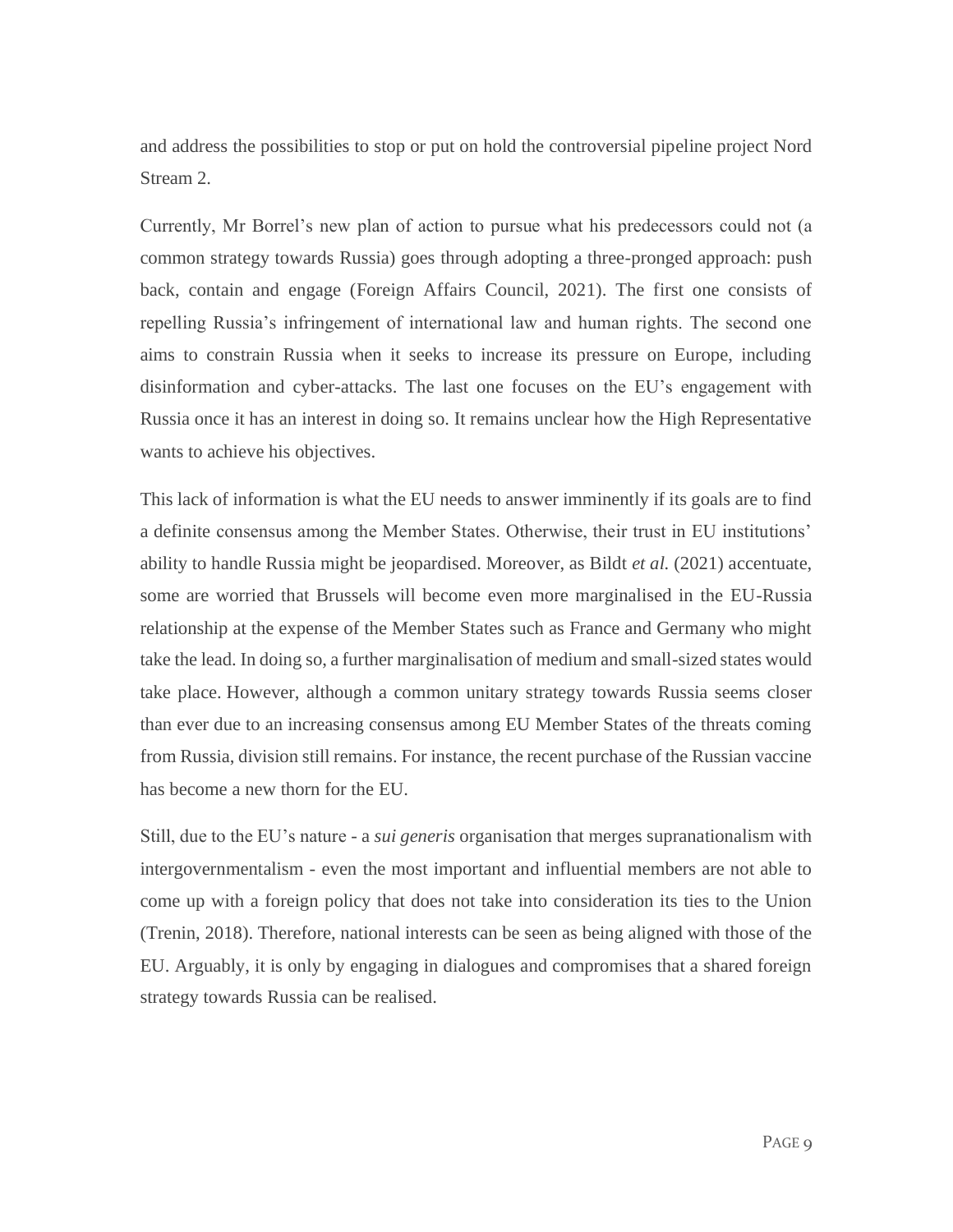#### <span id="page-10-0"></span>CONCLUSIONS AND RECOMMENDATIONS

This paper has outlined, identified and critically analysed, the different ways the EU has tried to approach Russia since the collapse of the Soviet Union. Starting with the German -and by extension, European- stance of the 90s, the EU enlargement brought broader opinions about the Russian-EU relation due to distinct historical ties. Then, the Ukraine crisis of 2014 marked a meaningful turning point that significantly influenced the successive events as the EU began to realise that Russia might not be the strategic partner it had dreamt of. During these different periods, it was evident that EU Member States do not agree on how foreign strategy of the EU towards Russia should be conducted. Since decisions in this field of the Common Foreign and Security Policy require a unanimous vote, domestic priorities and differences in power between European states have mostly prevailed over EU aspiration for being a strong and united geopolitical power.

As explained in the introduction, this paper sought to provide an answer to the question: To what extent can the EU develop a unified foreign strategy towards Russia? As previous literature suggested, this paper confirmed that single Member States' relations with Moscow contribute to the EU's incapacity to develop a unitary foreign policy towards Russia. Nonetheless, this essay proved that other factors have likewise to be taken into account. Indeed, Russia's quarrelsome strategy to undermine the bloc's cooperative actions by piling on the fault-lines that run between the Member States play a fundamental role too. So far, we can consider that Russia's strategy has been successful.

In this respect, EU officials failed to look at Russia with a jaundice eye, overconfidently expecting the Kremlin to eventually bend down to Brussels' demands and accept the 'European way of life'. For the time being, Mr Borrell's 'push back, contain and engage' strategy sounds promising, and it might have the potential to be backed by EU Members. In this sense, it is relevant to keep a keen eye on the upcoming elections in Germany where the Green Party -with a harder stance against Russian human rights violations- have chances to win. Moreover, the recent sanctions against prominent EU officials such as the president of the EU Parliament, David Sassoli, and the vice-president and EU commissioner for values and transparency, Věra Jourová, shows that Russia is looking for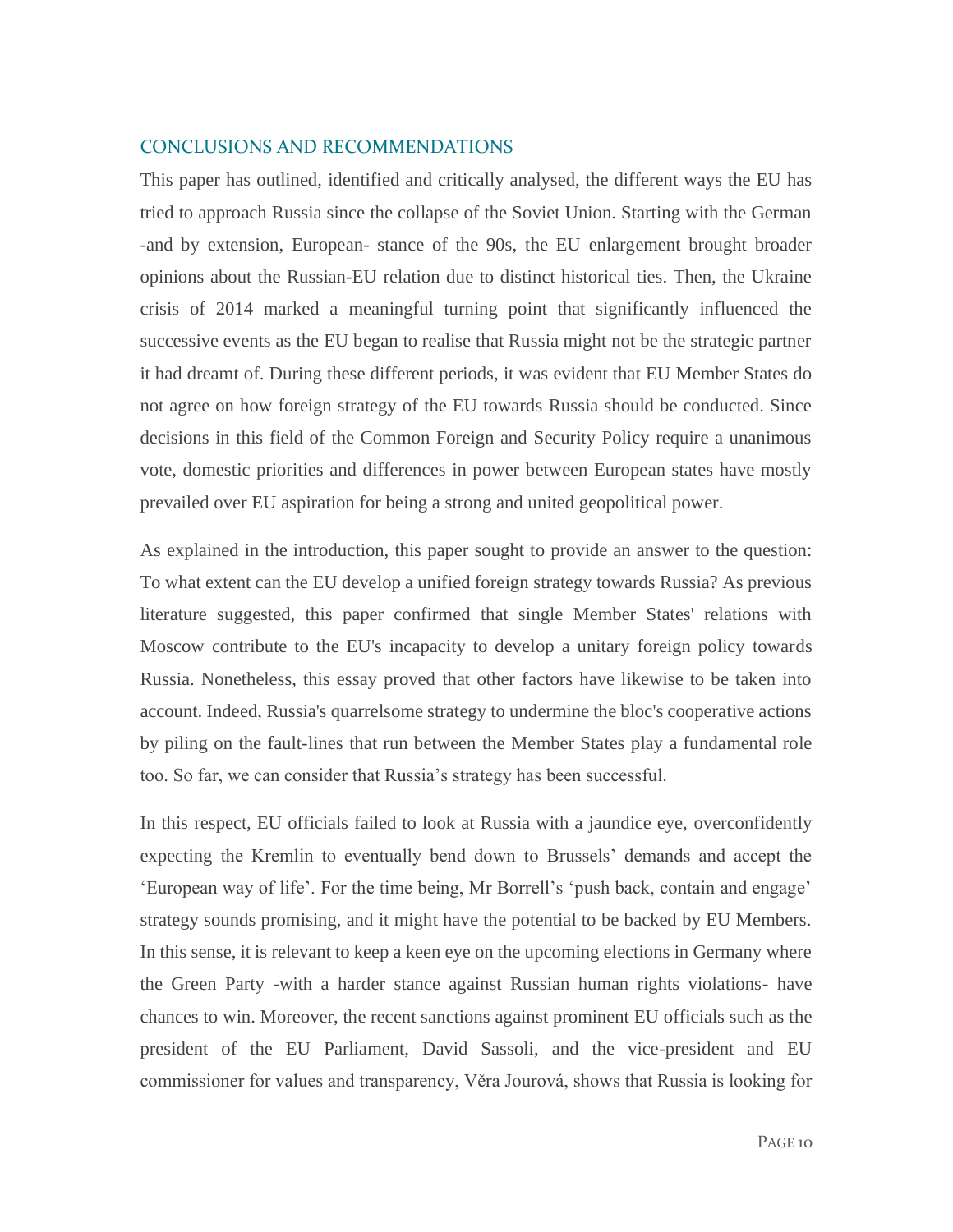an open confrontation *vis-à-vis* with the EU. Thus, it remains to see if this belligerent scenario is what Member States need to finally close ranks around the EU and agree on a common strategy.

Albeit Borrell's strategy needs a more pragmatic policymaking to make these three main lines possible. Some suggestions are proposed regarding the strategy.

### ● **Push back vs Russia:**

- a. Reducing energy and trade dependence and scrutinising the security risk of the Nord Stream 2 pipeline.
- b. Speaking out against human rights violations and advocating democratic values. In this sense, the sanctions should target Russian economy and Russian free enterprise.
- **Constrain Russia by:**
	- a. Decoupling the EU's strategy from the US'one. Take the lead and find its own voice
	- b. Increasing security, military and intelligence cooperation with countries in the EU's neighbourhood to reduce Russia's leverage

### ● **Engage with Russia:**

- a. On pragmatic and technocratic fields such as climate change, trade, energy, counterterrorism, travel and scientific cooperation.
- b. In multilateral forums such as the OSCE, the Council of Europe and the Arctic Council.

Words: 3.241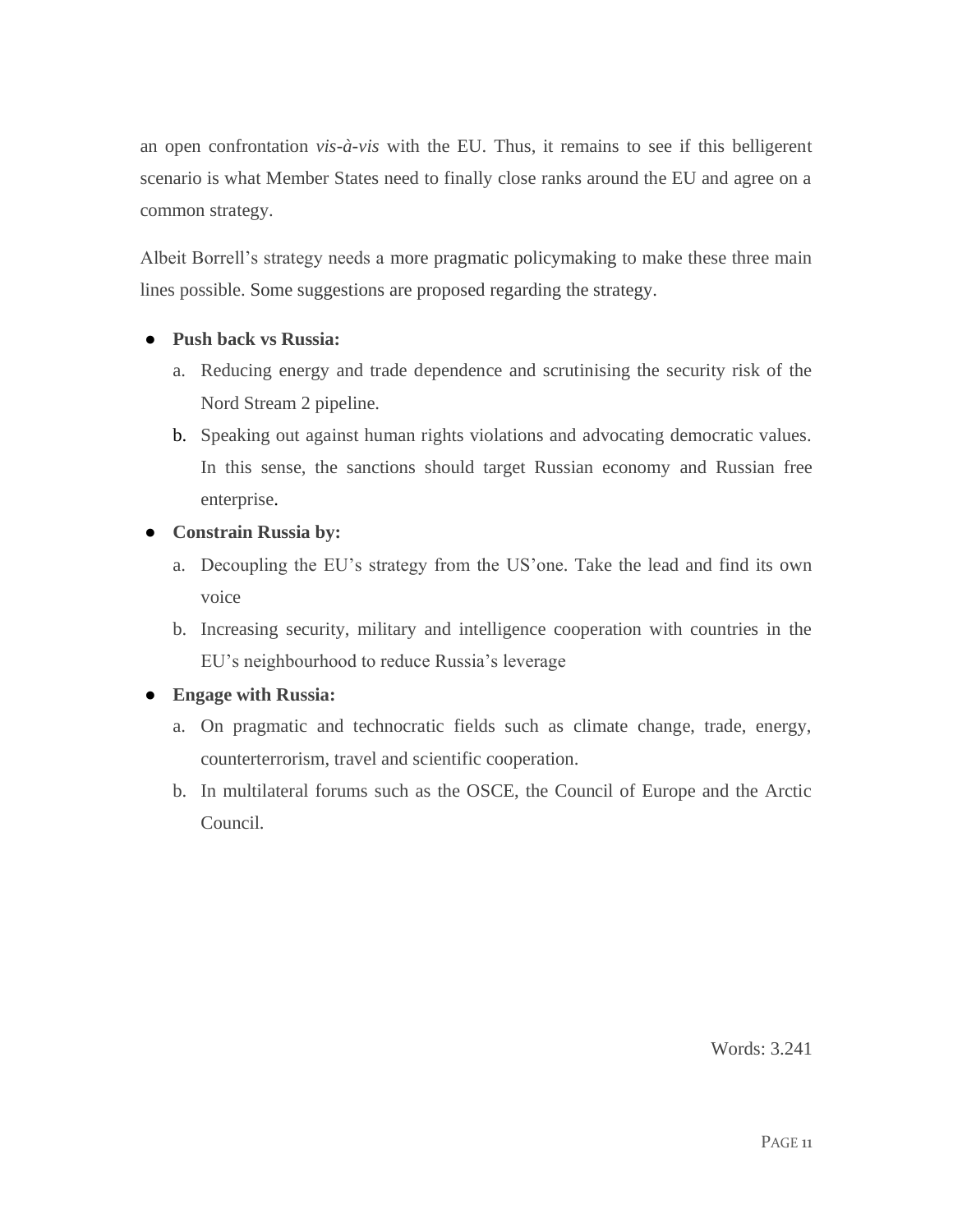#### <span id="page-12-0"></span>BIBLIOGRAPHY

- Agreement on Partnership Cooperation between the European Communities and their Member States, of one part, and the Russian Federation, of the other part, Europa.eu (1994). https://eur-lex.europa.eu/legalcontent/EN/TXT/?uri=celex%3A21997A1128%2801%29
- Bildt, C., Gressel, G., Liik, K., & Popescu, N. (2021, March 25). *Push back, contain, and engage: How the EU should approach relations with Russia – European Council on Foreign Relations*. European Council on Foreign Relations. https://ecfr.eu/publication/push-back-contain-and-engage-how-the-eu-shouldapproach-relations-with-russia/
- Borrell Fontelles, J. (2021a, February 7). *My visit to Moscow and the future of EU-Russia relations*. EEAS - European External Action Service - European Commission. https://eeas.europa.eu/headquarters/headquarters-homepage/92722/my-visitmoscow-and-future-eu-russia-relations\_en
- Borrell Fontelles, J. (2021b). European foreign policy in times of COVID-19. In *European Union External Action*. https://eeas.europa.eu/sites/default/files/eeas\_2020.6338\_european\_foreign\_poli cy\_in\_times\_of\_covid19\_web\_new.pdf
- Borrell Fontelles, J. (2021c, April 19). *Informal video conference of EU Foreign Affairs Ministers: Remarks by High Representative/Vice-President Josep Borrell at the press conference*. EEAS - European External Action Service - European Commission. https://eeas.europa.eu/headquarters/headquartershomepage/96873/informal-video-conference-eu-foreign-affairs-ministersremarks-high-representativevice\_en
- Borrell Fontelles, J. (2021d, April 24). *Russia: Speech by High Representative/Vice-President Josep Borrell at the EP debate*. EEAS - European External Action Service - European Commission. https://eeas.europa.eu/headquarters/headquarters-homepage/97446/russia-
- speech-high-representativevice-president-josep-borrell-ep-debate\_en *Concept of the Foreign Policy of the Russian Federation*. (2012, February 12). Www.mid.ru. https://www.mid.ru/en/foreign\_policy/official\_documents/-
	- /asset\_publisher/CptICkB6BZ29/content/id/122186
- Dempsey, J. (2021, February 23). *Why the Europeans Don't Have a Russia Policy*. Carnegie Europe. https://carnegieeurope.eu/strategiceurope/83924?utm\_source=rssemail&utm\_me dium=email&mkt\_tok=MDk1LVBQVi04MTMAAAF7kc4yVVjKqwG5ulQio9

oZgjfpIlMBhepYQ-OwG0PGzKX-URjF1u4KmOaO8TsLtmm2oqxWT9I1codnAMqcUjFd\_6-OXqcXy\_n8wFMgP51fHW-hA

- Dugin, A. (2012, September 28). *The Greater Europe Project*. The Fourth Political Theory. http://www.4pt.su/en/content/greater-europe-project
- European External Action Service. (2016). *Shared Vision, Common Action: A Stronger Europe A Global Strategy for the European Union's Foreign And Security Policy*.

https://eeas.europa.eu/archives/docs/top\_stories/pdf/eugs\_review\_web.pdf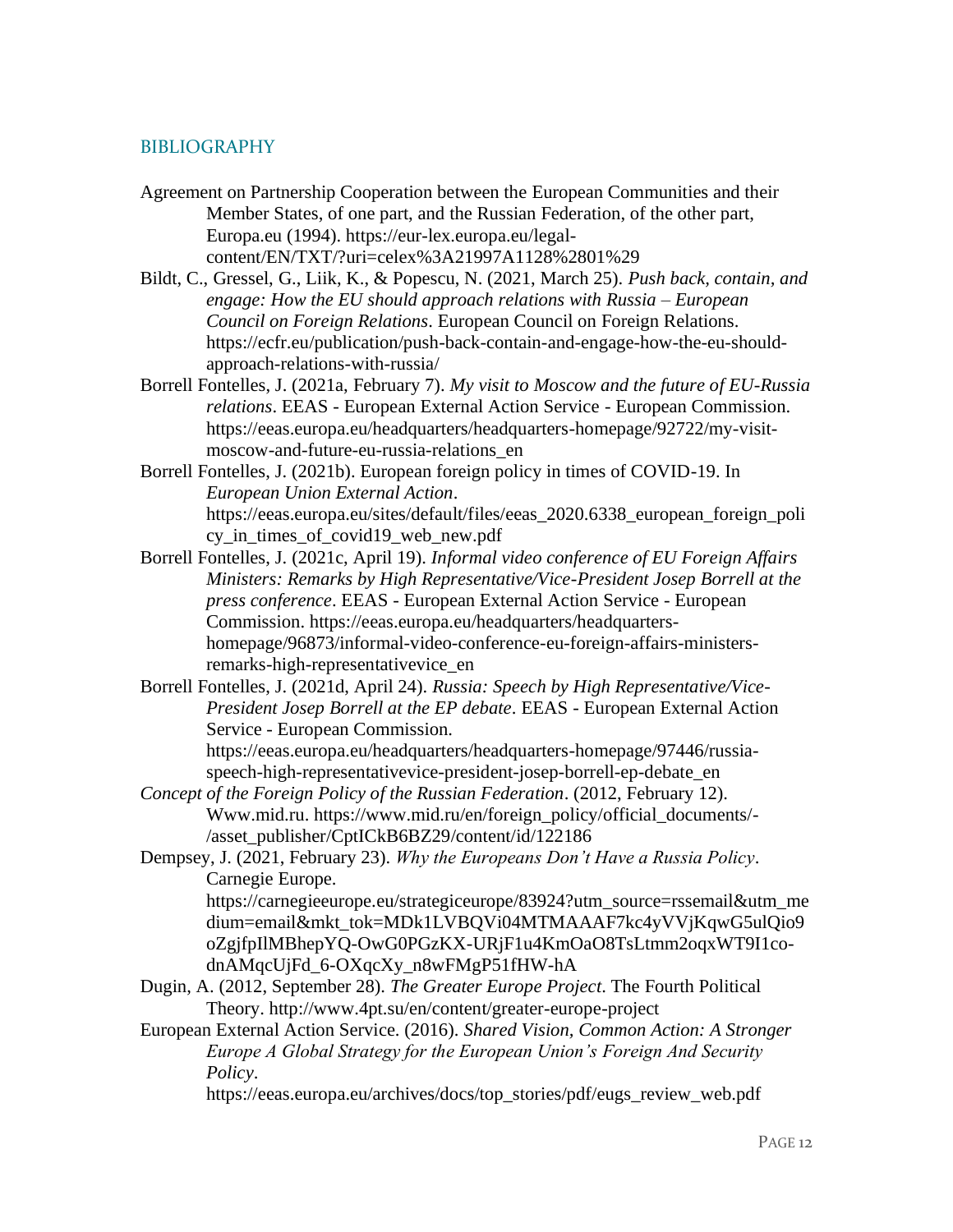Foreign Affairs Council. (2021, February 22). *LIVE Foreign Affairs Council*. Audiovisual.ec.europa.eu. https://audiovisual.ec.europa.eu/en/video/I-202499

- *Foreign Policy Concept of the Russian Federation (approved by President of the Russian Federation Vladimir Putin on November 30, 2016)*. (2016, December 1). The Ministry of Foreign Affairs of the Russian Federation. https://www.mid.ru/en/foreign\_policy/official\_documents/- /asset\_publisher/CptICkB6BZ29/content/id/2542248#:~:text=The%20Russian% 20Federation
- Hackenbroich, J., & Liik, K. (2021, April 20). *The Nord Stream 2 dispute and the transatlantic alliance*. European Council on Foreign Relations. https://ecfr.eu/article/the-nord-stream-2-dispute-and-the-transatlantic-alliance/
- Kapoor, N. (2021, March 11). *Russia-EU Relations: The End of a Strategic Partnership*. Observer Research Foundation. https://www.orfonline.org/research/russia-eurelations-the-end-of-a-strategic-partnership/
- Leonard, M. (2021, February 22). *The Russia strategy Europe needs – European Council on Foreign Relations*. European Council on Foreign Relations. https://ecfr.eu/article/the-russia-strategy-europe-needs/
- *Main Foreign Policy Results in 2020*. (2020, December 29). The Ministry of Foreign Affairs of the Russian Federation. https://www.mid.ru/en/foreign\_policy/news/- /asset\_publisher/cKNonkJE02Bw/content/id/4514710
- *Main foreign policy results of 2019*. (2019, December 30). The Ministry of Foreign Affairs of the Russian Federation. https://www.mid.ru/en/foreign\_policy/news/- /asset\_publisher/cKNonkJE02Bw/content/id/3985482
- Mankoff, J. (2012). *Russian foreign policy : the return of great power politics* (, pp. 145– 192). Rowman & Littlefield Publishers.
- Meister, S. (2014). Reframing Germany's Russia Policy An opportunity for the EU. In *European Council of Foreign Relations*. https://ecfr.eu/archive/page/- /ECFR100\_GERMANY\_RUSSIA\_BRIEF\_AW.pdf
- Menkiszak, M. (2013). *Greater europe Putin's vision of EuroPEAn (dis)intEgrAtion*. https://www.osw.waw.pl/sites/default/files/greater\_europe\_net.pdf

Milosevich-Juaristi, M. (2018, March 1). *La UE y Rusia: entre la confrontación y la interdependencia*. Real Instituto Elcano. http://www.realinstitutoelcano.org/wps/portal/rielcano\_es/contenido?WCM\_GL OBAL\_CONTEXT=/elcano/elcano\_es/zonas\_es/ari27-2018-milosevichjuaristiue-rusia-confrontacion-interdependencia

- Milosevich-Juaristi, M. (2021, April 9). *InicioTropas rusas en la frontera ucraniana: ¿intimidación táctica o inminente ofensiva militar?* Real Instituto Elcano. http://www.realinstitutoelcano.org/wps/portal/rielcano\_es/contenido?WCM\_GL OBAL\_CONTEXT=/elcano/elcano\_es/zonas\_es/europa/ari45-2021-milosevichtropas-rusas-en-frontera-ucraniana-intimidacion-tactica-o-inminente-ofensivamilitar
- Paikin, Z. (2021, March 16). *It's time to rethink the EU's Russia strategy*. Centre for European Policy Studies. https://www.ceps.eu/its-time-to-rethink-the-eus-russiastrategy/